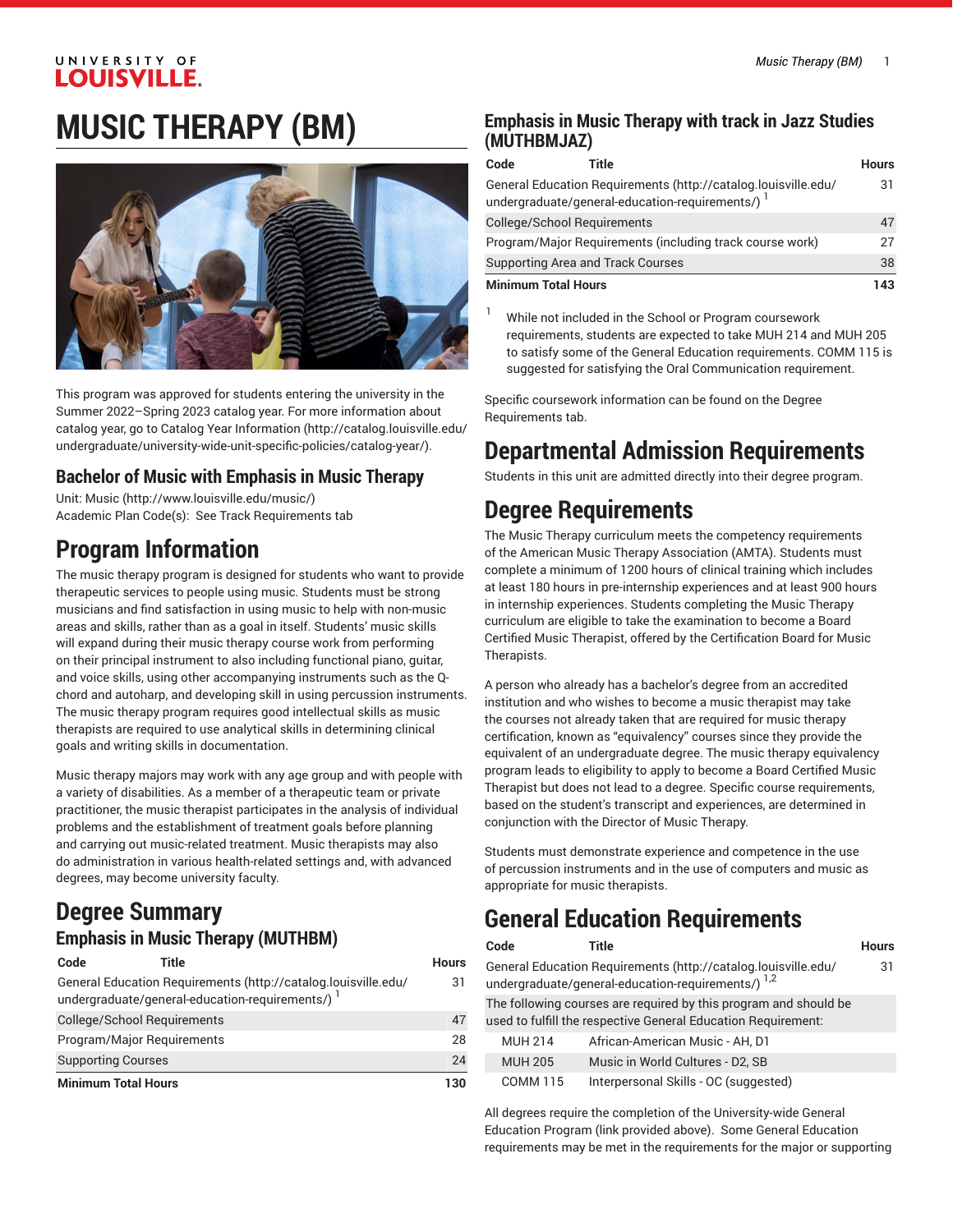coursework, in which case additional electives may be required to complete the minimum hours for the degree.

# **College/School Requirements**

| Code                                     | Title                                                                    | <b>Hours</b> |
|------------------------------------------|--------------------------------------------------------------------------|--------------|
| <b>School of Music Program Courses</b>   |                                                                          |              |
| Music Theory <sup>3</sup>                |                                                                          | 16           |
| <b>MUS 141</b>                           | Theory I                                                                 |              |
| <b>MUS 142</b>                           | Theory II                                                                |              |
| <b>MUS 241</b>                           | Theory III                                                               |              |
| <b>MUS 242</b>                           | Theory IV                                                                |              |
| <b>Music Literature</b>                  |                                                                          | 9            |
| <b>MUS 361</b>                           | Music Literature I (1000-1750)                                           |              |
| <b>MUS 362</b>                           | Music Literature II (Classical & Early Romantic<br>Music)                |              |
| <b>MUS 363</b>                           | Music Literature III (1860-present)                                      |              |
|                                          | Principal Ensemble (eight 1-hour courses) <sup>4</sup>                   | 8            |
| <b>MUS 109</b>                           | <b>Major Ensembles</b>                                                   |              |
| <b>Applied Lessons</b>                   |                                                                          | 8            |
|                                          | (Eight 1-hour courses, four 2-hour courses, or a combination of the two) |              |
| 1-hour courses:                          |                                                                          |              |
| <b>MUS 125</b><br>& MUS 126              | Arts Instrument<br>Arts Instrument                                       |              |
| & MUS 225<br>& MUS 226                   | Arts Instrument<br>Arts Instrument                                       |              |
| & MUS 325                                | Arts Instrument                                                          |              |
| & MUS 326                                | Arts Instrument                                                          |              |
| & MUS 425                                | Arts Instrument                                                          |              |
| & MUS 426                                | Arts Instrument                                                          |              |
| - and/or -                               |                                                                          |              |
| 2-hour courses:                          |                                                                          |              |
| MUS 111                                  | <b>Principal Applied Study</b>                                           |              |
| & MUS 112                                | <b>Principal Applied Study</b>                                           |              |
| & MUS 211                                | <b>Principal Applied Study</b>                                           |              |
| & MUS 212                                | <b>Principal Applied Study</b>                                           |              |
|                                          | - and/or - FOR STUDENTS WITH A TRACK IN JAZZ STUDIES                     |              |
| 2-hour courses:                          |                                                                          |              |
| <b>MUS 105</b><br>& MUS 106<br>& MUS 205 | Jazz Applied<br>Jazz Applied<br>Jazz Applied                             |              |
| & MUS 206                                | Jazz Applied                                                             |              |
|                                          | Piano Class (three 1-hour courses) 5,6                                   | 3            |
| <b>MUS 131</b><br>& MUS 132<br>& MUS 231 | Piano Class<br>Piano Class<br>Piano Class III                            |              |
| <b>MUS 97</b>                            | Recital Attendance (four semesters of "S" required,<br>non-credit)       | 0            |
| <b>MUS 347</b>                           | Analysis I (MUS 349 for Jazz Track students)                             | 2            |
| or MUS 349                               | Jazz Analysis                                                            |              |
| <b>MUS 100</b>                           | Introduction to Music Study                                              | 1            |
| <b>MUS 297</b>                           | Piano Proficiency                                                        | 0            |
| <b>Minimum Total Hours</b>               |                                                                          | 47           |

# **Program/Major Requirements**

## **Music Therapy**

Academic Plan Code(s): MUTHBM

| Code                                          | <b>Title</b>                                                             | <b>Hours</b>   |
|-----------------------------------------------|--------------------------------------------------------------------------|----------------|
| <b>Music Therapy Requirements</b>             |                                                                          |                |
| <b>MUTH 101</b>                               | Introduction to Music Therapy                                            | $\mathbf{1}$   |
| <b>MUTH 201</b>                               | Music Therapy Techniques I                                               | 6              |
| & MUTH 202                                    | Music Therapy Techniques II                                              |                |
| <b>MUTH 113</b>                               | <b>Clinical Applications I-Music &amp; Leadership</b>                    | $\overline{2}$ |
| & MUTH 213<br>& MUTH 214                      | Techniques<br><b>Clinical Applications II-Clinical Repertoire: Group</b> |                |
| & MUTH 313                                    | <b>Clinical Applications III-Clinical Repertoire:</b>                    |                |
|                                               | Individual                                                               |                |
|                                               | <b>Clinical Applications IV-Advanced</b>                                 |                |
| <b>MUTH 301</b>                               | Psychology of Music                                                      | 3              |
| <b>MUTH 311</b>                               | <b>Improvisation for Music Therapy I</b>                                 | $\mathbf{1}$   |
| <b>MUTH 321</b>                               | <b>Practicum I-Treatment Planning</b>                                    | 4              |
| & MUTH 322                                    | <b>Practicum II-Assessment and Outcomes</b>                              |                |
| & MUTH 421<br>& MUTH 422                      | Practicum III-Professional Development<br><b>Practicum IV-Seminar</b>    |                |
| <b>MUTH 431</b>                               | Principles and Practices of Music Therapy I                              | 6              |
| & MUTH 432                                    | Principles and Practices of Music Therapy II                             |                |
| <b>MUTH 302</b>                               | Introduction to Research in Music Therapy                                | 3              |
| <b>MUTH 325</b>                               | Music Therapy Training Group I                                           | $\overline{2}$ |
| & MUTH 326                                    | Music Therapy Training Group II                                          |                |
| <b>MUTH 451</b>                               | Music Therapy Internship - CUE (CUE) <sup>7</sup>                        | 0              |
| <b>Minimum Total Hours</b>                    |                                                                          | 28             |
| Code                                          | <b>Title</b>                                                             | <b>Hours</b>   |
| <b>Supporting Courses 8</b>                   |                                                                          |                |
| <b>MUS 217</b>                                | Class Guitar I for Music Therapy                                         | 4              |
| & MUS 218                                     | Class Guitar II for Music Therapy (&)                                    |                |
| <b>MUS 133</b>                                | <b>Functional Study</b>                                                  | 2              |
| & MUS 134                                     | Functional Study (&)                                                     |                |
| <b>MUS 219</b>                                | <b>Class Ukulele</b>                                                     | $\mathbf{1}$   |
| <b>MUS 227</b>                                | Voice Class <sup>9, 10</sup>                                             | 1              |
| or MUS 123                                    | Diction                                                                  |                |
| <b>PSYC 201</b>                               | Introduction to Psychology - SB                                          | 3              |
| <b>PSYC 306</b>                               | Life Span Developmental Psychology                                       | 3              |
| <b>PSYC 308</b>                               | Foundations of Psychopathology                                           | 3              |
| <b>MUTH 328</b>                               | Anatomy & Physiology for Music Therapy                                   | 3              |
| <b>MUED 405</b>                               | Introduction to Orff Schulwerk: Music and                                | $\mathbf{1}$   |
|                                               | <b>Movement Education</b>                                                |                |
| <b>EDSP 240</b><br><b>Minimum Total Hours</b> | Introduction to Exceptional Children                                     | 3              |
|                                               |                                                                          | 24             |

### **Upper Division Assessment**

All students enrolled in a music degree program will be reviewed at the approximate midpoint of the selected program in order for students to achieve Upper Division status. Students must meet the standards of this review to register for 400-level courses in music. Both the elements and standards of the review are established by the faculty and include credit for MUS 242 Theory IV or Analysis (MUS 347 for BA General; MUS 349 for BA Jazz Studies; MUS 350 for BA Music & New Media); MUS 361; 4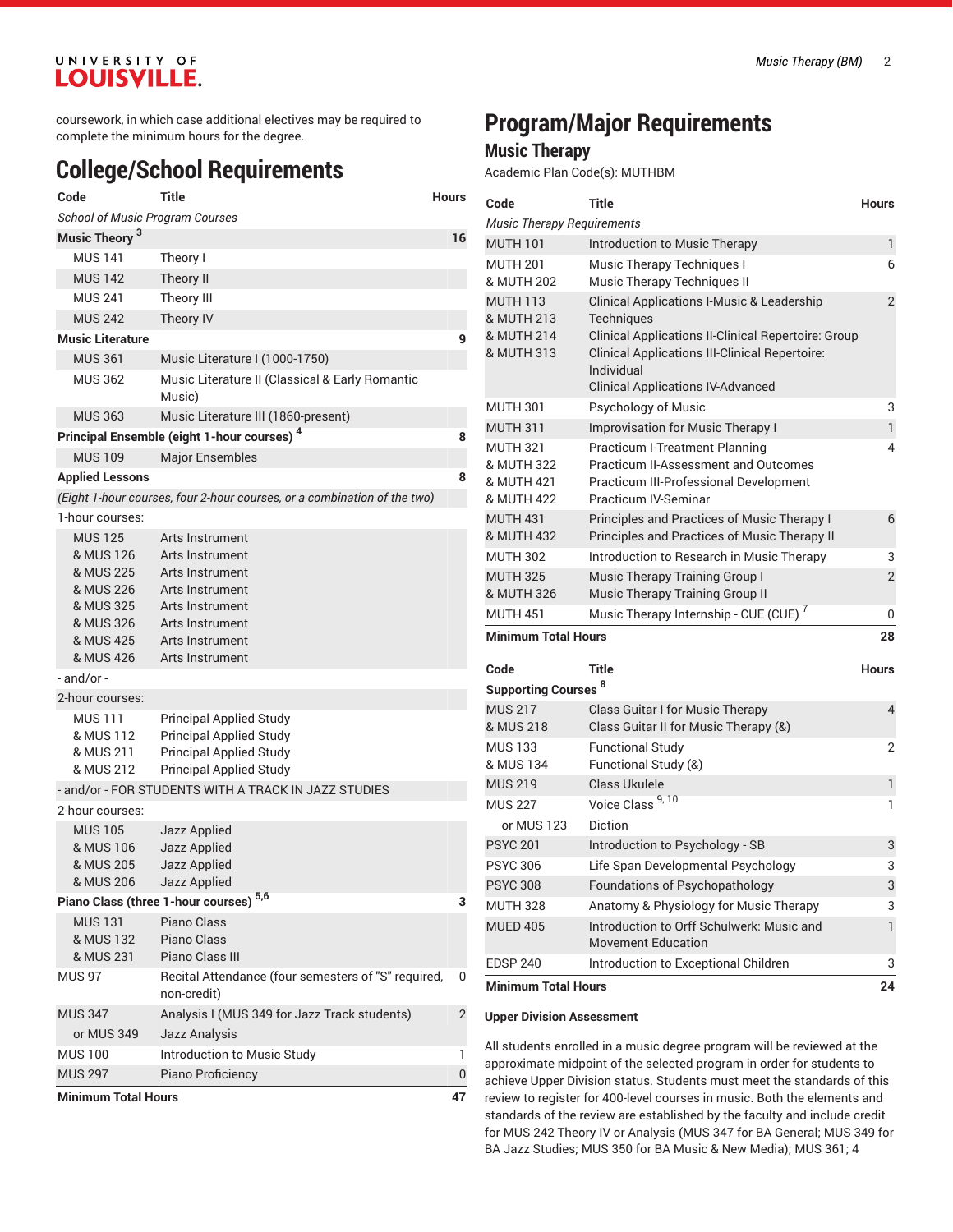semesters of Applied Instrument at the course numbers required for the degree; Piano Proficiency Examination; MUS 97 Recital Attendance, with a grade of S for 4 semesters; Ensemble participation; cumulative 2.5 GPA (good standing); minimum of 48 credit hours completed; pass ENGL 101 or ENGL 105; and 3 additional General Education/Cardinal Core courses.

Additional specific elements and standards appropriate to specific degree programs in jazz studies (including jazz performance, music education and music therapy with tracks in jazz studies, and the BA in jazz studies), music composition, music education, music history, instrumental and vocal performance, pedagogy, music theory, and music therapy are required of students in order to achieve Upper Division status and to continue in the degree program. Specific degree requirements are determined by the concentration and area faculties and are outlined in the *Undergraduate Student Handbook*.

| Code            | Title                                                                | <b>Hours</b> |
|-----------------|----------------------------------------------------------------------|--------------|
|                 | <b>Culminating Undergraduate Experience (Graduation requirement)</b> |              |
|                 | Requirement fulfilled by completing:                                 |              |
| <b>MUTH 451</b> | Music Therapy Internship - CUE                                       |              |
| Code            | Title                                                                | <b>Hours</b> |
|                 | Minimum Total Hours, BM with Emphasis in Music Therapy               | 130          |
|                 |                                                                      |              |

## **Music Therapy with a Track in Jazz Studies**

Academic Plan Code(s): MUTHBM\_JAZ

| Code                                                      | Title                                                                                                                                                                                                    | <b>Hours</b>   |
|-----------------------------------------------------------|----------------------------------------------------------------------------------------------------------------------------------------------------------------------------------------------------------|----------------|
| <b>Music Therapy Requirements</b>                         |                                                                                                                                                                                                          |                |
| <b>MUTH 101</b>                                           | Introduction to Music Therapy                                                                                                                                                                            | $\mathbf{1}$   |
| <b>MUTH 201</b><br>& MUTH 202                             | Music Therapy Techniques I<br><b>Music Therapy Techniques II</b>                                                                                                                                         | 6              |
| <b>MUTH 113</b><br>& MUTH 213<br>& MUTH 214<br>& MUTH 313 | <b>Clinical Applications I-Music &amp; Leadership</b><br>Techniques<br><b>Clinical Applications II-Clinical Repertoire: Group</b><br><b>Clinical Applications III-Clinical Repertoire:</b><br>Individual | $\mathcal{P}$  |
|                                                           | <b>Clinical Applications IV-Advanced</b>                                                                                                                                                                 |                |
| <b>MUTH 301</b>                                           | Psychology of Music                                                                                                                                                                                      | 3              |
| <b>MUTH 321</b><br>& MUTH 322<br>& MUTH 421<br>& MUTH 422 | <b>Practicum I-Treatment Planning</b><br>Practicum II-Assessment and Outcomes<br><b>Practicum III-Professional Development</b><br><b>Practicum IV-Seminar</b>                                            | 4              |
| <b>MUTH 431</b><br>& MUTH 432                             | Principles and Practices of Music Therapy I<br><b>Principles and Practices of Music Therapy II</b>                                                                                                       | 6              |
| <b>MUTH 302</b>                                           | Introduction to Research in Music Therapy                                                                                                                                                                | 3              |
| <b>MUTH 325</b><br>& MUTH 326                             | Music Therapy Training Group I<br>Music Therapy Training Group II                                                                                                                                        | $\mathfrak{p}$ |
| <b>MUTH 451</b>                                           | Music Therapy Internship - CUE (CUE)                                                                                                                                                                     | 0              |
| <b>Minimum Total Hours</b>                                |                                                                                                                                                                                                          | 27             |

| Code           | Title                                   | <b>Hours</b> |
|----------------|-----------------------------------------|--------------|
|                | <b>Supporting Area; Track Courses 8</b> |              |
| <b>MUS 130</b> | Jazz Piano Class                        | ı            |
| <b>MUS 198</b> | Jazz Piano Proficiency                  | 0            |
| <b>MUS 138</b> | Jazz Improvisation                      | 4            |
| & MUS 340      | Jazz Improvisation II (&)               |              |

| <b>Minimum Total Hours</b>  |                                                                           | 38             |
|-----------------------------|---------------------------------------------------------------------------|----------------|
| <b>MUED 405</b>             | Introduction to Orff Schulwerk: Music and<br>Movement Education           | 1              |
| <b>EDSP 240</b>             | Introduction to Exceptional Children                                      | 3              |
| <b>MUTH 328</b>             | Anatomy & Physiology for Music Therapy                                    | 3              |
| <b>PSYC 308</b>             | Foundations of Psychopathology (previously PSYC<br>385)                   | 3              |
| <b>PSYC 306</b>             | Life Span Developmental Psychology (previously<br><b>PSYC 363)</b>        | 3              |
| <b>PSYC 201</b>             | Introduction to Psychology - SB                                           | 3              |
| <b>MUS 355</b>              | The Evolution of Jazz                                                     | 3              |
| <b>MUS 352</b>              | Jazz Repertoire                                                           | $\overline{2}$ |
| <b>MUS 351</b>              | Studies in Jazz (MUS 351-02 Jazz Theory)                                  | $\overline{2}$ |
| <b>MUS 351</b>              | Studies in Jazz (MUS 351-01 Jazz Style &<br>Analysis)                     | 2              |
| or MUS 123                  | <b>Diction</b>                                                            |                |
| <b>MUS 227</b>              | Voice Class <sup>9, 10</sup>                                              | 1              |
| <b>MUS 219</b>              | Class Ukulele                                                             | 1              |
| <b>MUS 133</b><br>& MUS 134 | <b>Functional Study</b><br>Functional Study (Functional Guitar)           | $\overline{2}$ |
| <b>MUS 217</b><br>& MUS 218 | Class Guitar I for Music Therapy<br>Class Guitar II for Music Therapy (&) | 4              |
|                             |                                                                           |                |

### **Upper Division Assessment**

All students enrolled in a music degree program will be reviewed at the approximate midpoint of the selected program in order for students to achieve Upper Division status. Students must meet the standards of this review to register for 400-level courses in music. Both the elements and standards of the review are established by the faculty and include credit for MUS 242 Theory IV or Analysis (MUS 347 for BA General; MUS 349 for BA Jazz Studies; MUS 350 for BA Music & New Media); MUS 361; 4 semesters of Applied Instrument at the course numbers required for the degree; Piano Proficiency Examination; MUS 97 Recital Attendance, with a grade of S for 4 semesters; Ensemble participation; cumulative 2.5 GPA (good standing); minimum of 48 credit hours completed; pass ENGL 101 or ENGL 105; and 3 additional Gen Ed courses.

Additional specific elements and standards appropriate to specific degree programs in jazz studies, music composition, music education, music history, instrumental and vocal performance, pedagogy, music theory, and music therapy are required of students in order to achieve Upper Division status and to continue in the degree program. Specific degree requirements are determined by the division and area faculties and are outlined in the *Music Student Handbook* and the various Division handbooks.

| Code                                                                                   | Title                                                                | <b>Hours</b> |
|----------------------------------------------------------------------------------------|----------------------------------------------------------------------|--------------|
|                                                                                        | <b>Culminating Undergraduate Experience (Graduation requirement)</b> |              |
|                                                                                        | Requirement fulfilled by completing:                                 |              |
| <b>MUTH 451</b>                                                                        | Music Therapy Internship - CUE                                       |              |
| Code                                                                                   | Title                                                                | <b>Hours</b> |
| Minimum Total Hours, BM with Emphasis in Music Therapy with a<br>track in Jazz Studies |                                                                      | 143          |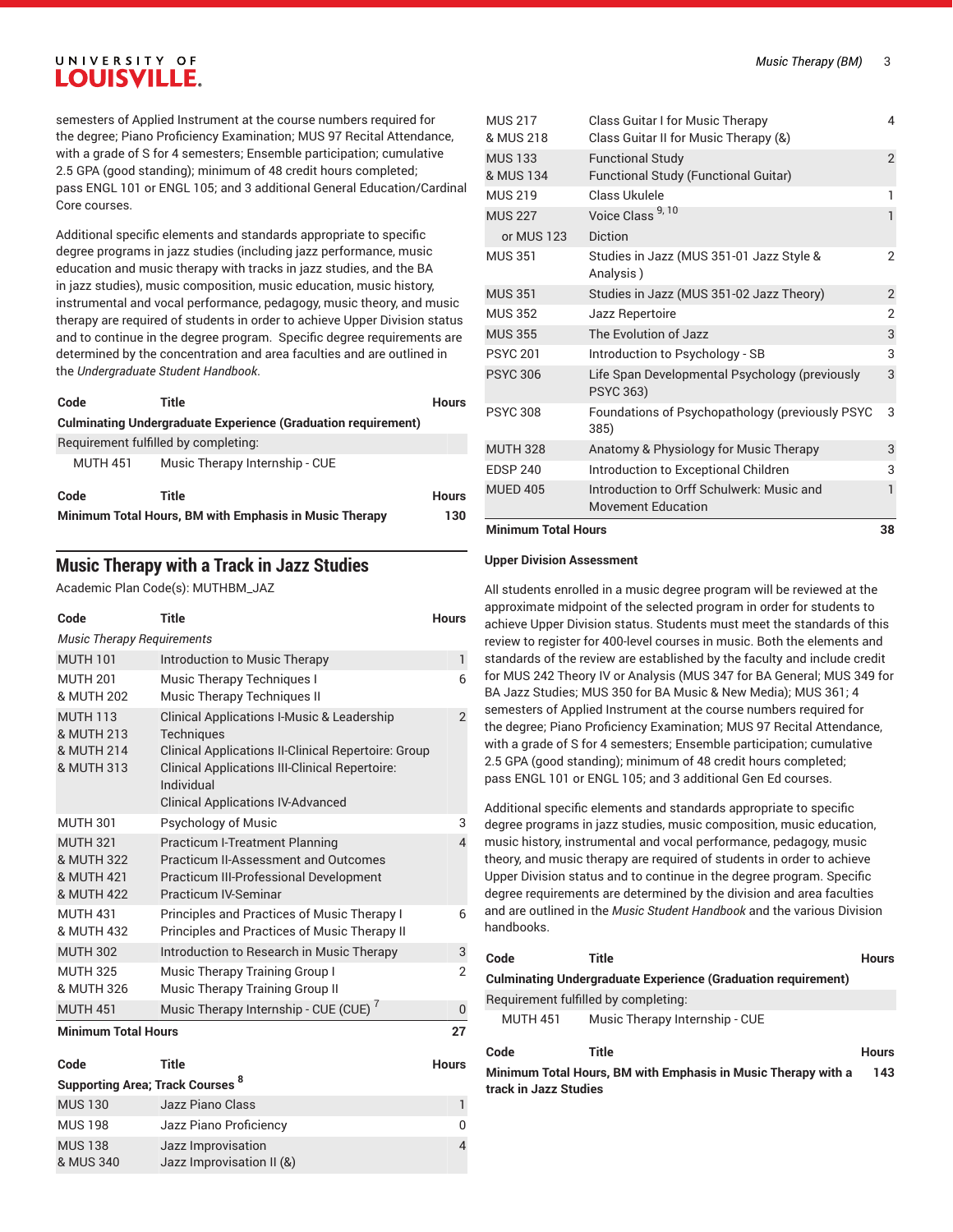- 1 Students are required to take MUH 214 African-American Music - AH, D1 and MUH 205 Music in World Cultures - D2, SB. In addition, Music Therapy majors should consider COMM 115 Interpersonal Skills - OC to satisfy the Oral Communication content.
- <sup>2</sup> MUH courses will not be accepted as music electives or cardinal core courses with the exception of ANTH 205/MUH 205 and PAS 214/MUH 214.
- 3 Students who do not pass the computer-based Fundamentals Test prior to the beginning of the fall semester are required to enroll in MUS 91 Fundamentals of Music I for 0 credit concurrently with MUS 141 Theory I. Students who do not pass MUS 141, and students who enter the School of Music in January and do not place into MUS 142 Theory II, must enroll in MUS 92 Musicianship I for the spring semester. Credits for MUS 92 do not count toward the degree.
- 4 Strings take Section 01, others solely dependent on the ensemble audition. Jazz Studies track students take six 1-hour courses of Jazz Ensemble plus two 1-hour courses of other Major Ensemble.
- 5 If the Applied Principal is piano, Piano Class is replaced with 3 hours of electives.
- 6 Students will take the Piano Proficiency Examination at the end of MUS 231. Any student not completing the Piano Proficiency Examination will be required to take MUS 232 until the proficiency exam requirement is complete.

Students must be enrolled continuously in Piano Class until their requirement has been completed. Those who pass the Piano Proficiency Examination before the end of the third semester of Piano Class may replace the requirement with electives or with secondary piano if faculty load permits. Entering students who have a background in piano may register for MUS 297 Piano Proficiency for one semester with approval of the Keyboard Area.

- 7 The internship is done after all other music therapy course work has been completed. The American Music Therapy Association requires that a student receive a grade of C- or better in all music therapy courses in order to be eligible for the internship. It must be completed within 24 months of completion of music therapy course work. However, the School of Music will not accept work below a C (not a C-minus) in a major subject.
- <sup>8</sup> Music Therapy students will require <sup>a</sup> <sup>C</sup> (not C-minus) grade in order to pass Supportive Area courses.
- 9 Music Therapy degree students may substitute Voice study at the functional level, MUS 133, for MUS 227 Voice Class at the discretion of the voice faculty.
- <sup>10</sup> MUS 123 Diction is required for all applied voice students.

# **Flight Plan, BM in Music Therapy**

Flight Plans for the tracks in Jazz Studies are on the following tabs (Jazz Flight Plans, Even and Jazz Flight Plans, Odd).

### **Music Therapy**

Academic Plan Code(s): MUTHBM

| Course         | Title                          | <b>Hours</b>   |
|----------------|--------------------------------|----------------|
| Year 1         |                                |                |
| Fall           |                                |                |
| <b>MUS 100</b> | Introduction to Music Study    |                |
| <b>MUS 111</b> | <b>Principal Applied Study</b> | $\overline{2}$ |
| <b>MUS 109</b> | Major Ensembles                |                |
| <b>MUS 141</b> | Theory I                       | $\overline{4}$ |
| <b>MUS 97</b>  | <b>Recital Attendance</b>      | $\Omega$       |
| <b>MUS 131</b> | Piano Class                    |                |

| <b>MUS 217</b>                     | Class Guitar I for Music Therapy                                         | 2              |
|------------------------------------|--------------------------------------------------------------------------|----------------|
| <b>MUTH 101</b>                    | Introduction to Music Therapy                                            | $\mathbf{1}$   |
| <b>ENGL 101</b>                    | Introduction to College Writing - WC                                     | 3              |
|                                    | <b>Hours</b>                                                             | 15             |
| Spring                             |                                                                          |                |
| <b>MUS 112</b>                     | <b>Principal Applied Study</b>                                           | 2              |
| <b>MUS 109</b>                     | <b>Major Ensembles</b>                                                   | 1              |
| <b>MUS 142</b>                     | Theory II                                                                | 4              |
| <b>MUS 97</b>                      | <b>Recital Attendance</b>                                                | 0              |
| <b>MUS 132</b>                     | Piano Class                                                              | 1              |
| <b>MUS 218</b>                     | Class Guitar II for Music Therapy                                        | $\overline{2}$ |
| <b>MUTH 113</b>                    | Clinical Applications I-Music & Leadership Techniques                    | 0.5            |
| <b>ENGL 102</b>                    | Intermediate College Writing - WC                                        | 3              |
|                                    | General Education: Cardinal Core Quantitative Reasoning - QR             | 3              |
|                                    | <b>Hours</b>                                                             | 16.5           |
| Year <sub>2</sub>                  |                                                                          |                |
| Fall                               |                                                                          |                |
| <b>MUS 211</b>                     | <b>Principal Applied Study</b>                                           | 2              |
| <b>MUS109</b>                      | <b>Major Ensembles</b>                                                   | 1              |
| <b>MUS 241</b>                     | Theory III                                                               | 4              |
| <b>MUS 97</b>                      | <b>Recital Attendance</b>                                                | 0              |
| <b>MUS 231</b>                     | Piano Class III (or Music Elective)                                      | 1              |
| <b>MUS 297</b>                     | Piano Proficiency                                                        | 0              |
| <b>MUTH 201</b>                    | Music Therapy Techniques I                                               | 3              |
| <b>MUTH 213</b>                    | Clinical Applications II-Clinical Repertoire: Group                      | $0.5\,$        |
| <b>MUS123</b>                      | <b>Diction</b>                                                           | 1              |
| or MUS 227                         | or Voice Class                                                           |                |
| <b>PSYC 201</b>                    | Introduction to Psychology - SB                                          | 3              |
|                                    | <b>Hours</b>                                                             | 15.5           |
| Spring                             |                                                                          |                |
| <b>MUS 212</b>                     | <b>Principal Applied Study</b>                                           | $\overline{2}$ |
| <b>MUS 109</b>                     | Major Ensembles                                                          | 1              |
| <b>MUS 242</b>                     | Theory IV                                                                | 4              |
| <b>MUS 361</b>                     | Music Literature I (1000-1750)                                           | 3              |
| <b>MUS 97</b>                      | <b>Recital Attendance</b>                                                | $\bf{0}$       |
| <b>MUTH 202</b>                    | Music Therapy Techniques II                                              | 3              |
|                                    |                                                                          |                |
| <b>MUTH 214</b><br><b>COMM 115</b> | Clinical Applications III-Clinical Repertoire: Individual                | $0.5\,$<br>3   |
|                                    | Interpersonal Skills - OC (Interpersonal Skills - OC<br>(suggested))     |                |
|                                    | <b>Hours</b>                                                             | 16.5           |
| Year <sub>3</sub>                  |                                                                          |                |
| Fall                               |                                                                          |                |
| <b>MUS 109</b>                     | Major Ensembles                                                          | 1              |
| <b>MUS 362</b>                     | Music Literature II (Classical & Early Romantic Music)                   | 3              |
| <b>MUS 347</b>                     | Analysis I                                                               | 2              |
| <b>MUTH 301</b>                    | Psychology of Music                                                      | 3              |
| <b>MUTH 313</b>                    | <b>Clinical Applications IV-Advanced</b>                                 | 0.5            |
| <b>MUTH 321</b>                    | Practicum I-Treatment Planning                                           | 1              |
| <b>MUTH 325</b>                    | Music Therapy Training Group I                                           | 1              |
| <b>PSYC 306</b>                    | Life Span Developmental Psychology                                       | 3              |
|                                    | General Education: Cardinal Core Social & Behavioral Sciences Historical | 3              |
| Perspective - SBH                  |                                                                          |                |
|                                    | Hours                                                                    | 17.5           |
| Spring                             |                                                                          |                |
| <b>MUS 109</b>                     | Major Ensembles                                                          | 1              |
| <b>MUS 363</b>                     | Music Literature III (1860-present)                                      | 3              |
| <b>MUTH 302</b>                    | Introduction to Research in Music Therapy                                | 3              |
| <b>MUTH 322</b>                    | Practicum II-Assessment and Outcomes                                     | 1              |
| <b>MUTH 326</b>                    | Music Therapy Training Group II                                          | 1              |
| <b>MUH 205</b>                     | Music in World Cultures - D2, SB                                         | 3              |
| <b>MUS 219</b>                     | Class Ukulele                                                            | 1              |
| <b>PSYC 308</b>                    | Foundations of Psychopathology                                           | 3              |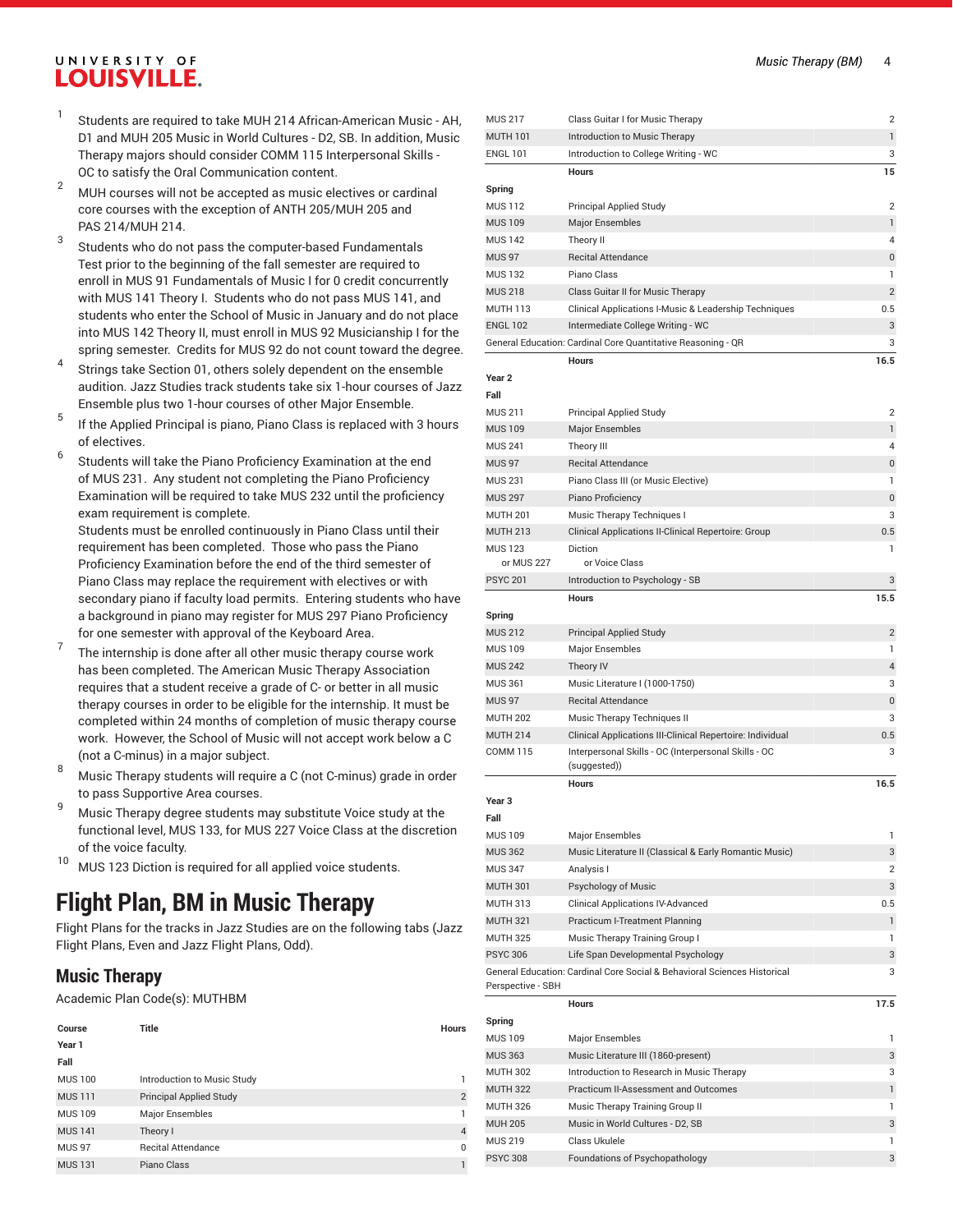| <b>MUTH 311</b> | <b>Improvisation for Music Therapy I</b>                        | 1            |
|-----------------|-----------------------------------------------------------------|--------------|
|                 | <b>Hours</b>                                                    | 17           |
| Year 4          |                                                                 |              |
| Fall            |                                                                 |              |
| <b>MUS 109</b>  | Major Ensembles                                                 | 1            |
| <b>MUTH 431</b> | Principles and Practices of Music Therapy I                     | 3            |
| <b>MUTH 421</b> | Practicum III-Professional Development                          | 1            |
| <b>MUS 133</b>  | Functional Study (Guitar)                                       | 1            |
| <b>EDSP 240</b> | Introduction to Exceptional Children                            | 3            |
|                 | General Education: Cardinal Core Natural Sciences - S           | 3            |
|                 | General Education: Cardinal Core Natural Sciences Lab - SL      | 1            |
|                 | General Education: Cardinal Core Arts & Humanities - AH         | 3            |
|                 | <b>Hours</b>                                                    | 16           |
| Spring          |                                                                 |              |
| <b>MUS 109</b>  | <b>Major Ensembles</b>                                          | $\mathbf{1}$ |
| <b>MUTH 328</b> | Anatomy & Physiology for Music Therapy                          | 3            |
| <b>MUTH 422</b> | <b>Practicum IV-Seminar</b>                                     | $\mathbf{1}$ |
| <b>MUTH 432</b> | Principles and Practices of Music Therapy II                    | 3            |
| <b>MUED 405</b> | Introduction to Orff Schulwerk: Music and Movement<br>Education | 1            |
| <b>MUS 134</b>  | Functional Study (Guitar)                                       | 1            |
| <b>MUH 214</b>  | African-American Music - AH, D1                                 | 3            |
|                 | General Education: Cardinal Core Natural Sciences - S           | 3            |
|                 | <b>Hours</b>                                                    | 16           |
| Year 5          |                                                                 |              |
| Fall            |                                                                 |              |
| <b>MUTH 451</b> | Music Therapy Internship - CUE                                  | 0            |
|                 | <b>Hours</b>                                                    | U            |
|                 | <b>Minimum Total Hours</b>                                      | 130          |

#### **Degree Audit Report**

Degree Audit reports illustrate how your completed courses fulfill the requirements of your academic plan. What-if reports allow you to compare the courses you have completed in your current academic plan to the courses required in another academic plan. Should you have questions about either report, please consult with your academic advisor.

#### **To create either report:**

- 1. Log into your ULink account.
- 2. Click on the Academic Progress tile.
- 3. Next, click on "View my Degree Audit" to run a Degree Audit report in the Undergraduate Advising area.
- 4. To create a What-if report, click on "Create a What-if Advisement Report."

Click here to run a Degree Audit report, or create a [What-if](https://ulink.louisville.edu) report. ([https://](https://ulink.louisville.edu) [ulink.louisville.edu](https://ulink.louisville.edu))

### **Flight Planner**

Based on your major, the Flight Planner tool may be available for you to create a personalized Flight Plan. The Flight Planner can be found in the ULink Student Center. Consult with your advisor for assistance with the Flight Planner.

# **Flight Plan, BM in Music Therapy, Track in Jazz Studies, Even-Year Starts**

A four-year Flight Plan without a track in Jazz Studies is on the preceding tab (Flight Plan).

The four-year plan of study listed below is applicable for students who begin their academic programs in the fall semester of even-numbered years (e.g., 2018, 2020, 2022, etc.). Students starting in odd-numbered years should refer to the Jazz Flight Plan, Odd tab.

### **Music Therapy with a track in Jazz Studies**

Academic Plan Code(s): MUTHBM\_JAZ

The four-year plan of study listed below is applicable for students who begin their academic programs in the fall semester of even-numbered years (e.g., 2018, 2020, 2022, etc.).

| Course            | Title                                                        | Hours          |
|-------------------|--------------------------------------------------------------|----------------|
| Year 1            |                                                              |                |
| Fall              |                                                              |                |
| <b>MUS 100</b>    | Introduction to Music Study                                  | 1              |
| <b>MUS 105</b>    | Jazz Applied                                                 | $\overline{2}$ |
| <b>MUS 109</b>    | Major Ensembles                                              | 1              |
| <b>MUS 141</b>    | Theory I                                                     | 4              |
| <b>MUS 97</b>     | Recital Attendance (MUS 97-06)                               | 0              |
| <b>MUS 131</b>    | Piano Class (or Music Elective)                              | 1              |
| <b>MUTH 101</b>   | Introduction to Music Therapy                                | 1              |
| <b>ENGL 101</b>   | Introduction to College Writing - WC                         | 3              |
| <b>MUS 217</b>    | Class Guitar I for Music Therapy                             | 2              |
|                   | <b>Hours</b>                                                 | 15             |
| Spring            |                                                              |                |
| <b>MUS 106</b>    | Jazz Applied                                                 | 2              |
| <b>MUS 109</b>    | <b>Major Ensembles</b>                                       | 1              |
| <b>MUS 142</b>    | Theory II                                                    | 4              |
| <b>MUS 97</b>     | Recital Attendance (MUS 97-06)                               | $\pmb{0}$      |
| <b>MUS 132</b>    | Piano Class (or Music Elective)                              | 1              |
| <b>MUS 138</b>    | Jazz Improvisation                                           | $\overline{2}$ |
| <b>MUTH 113</b>   | Clinical Applications I-Music & Leadership Techniques        | 0.5            |
| <b>ENGL 102</b>   | Intermediate College Writing - WC                            | 3              |
| <b>MUS 218</b>    | Class Guitar II for Music Therapy                            | 2              |
|                   | <b>Hours</b>                                                 | 15.5           |
| Year <sub>2</sub> |                                                              |                |
| Fall              |                                                              |                |
| <b>MUS 205</b>    | Jazz Applied                                                 | $\overline{2}$ |
| <b>MUS 109</b>    | <b>Major Ensembles</b>                                       | 1              |
| <b>MUS 241</b>    | Theory III                                                   | 4              |
| <b>MUS 97</b>     | Recital Attendance (MUS 97-06)                               | $\bf{0}$       |
| <b>MUS 231</b>    | Piano Class III (or Music Elective)                          | 1              |
| <b>MUS 297</b>    | Piano Proficiency                                            | $\bf{0}$       |
| <b>MUTH 201</b>   | Music Therapy Techniques I                                   | 3              |
| <b>MUTH 213</b>   | Clinical Applications II-Clinical Repertoire: Group          | 0.5            |
| <b>MUS 227</b>    | <b>Voice Class</b>                                           | 1              |
| <b>MUS 340</b>    | Jazz Improvisation II                                        | $\overline{2}$ |
|                   | General Education: Cardinal Core Quantitative Reasoning - QR | 3              |
|                   | <b>Hours</b>                                                 | 17.5           |
| Spring            |                                                              |                |
| <b>MUS 206</b>    | Jazz Applied                                                 | 2              |
| <b>MUS109</b>     | <b>Major Ensembles</b>                                       | $\mathbf{1}$   |
| <b>MUS 242</b>    | Theory IV                                                    | 4              |
| <b>MUS 361</b>    | Music Literature I (1000-1750)                               | 3              |
| <b>MUS 97</b>     | Recital Attendance (MUS 97-06)                               | 0              |
| <b>MUTH 202</b>   | Music Therapy Techniques II                                  | 3              |
| <b>MUTH 214</b>   | Clinical Applications III-Clinical Repertoire: Individual    | 0.5            |
| <b>PSYC 201</b>   | Introduction to Psychology - SB                              | 3              |
|                   | Hours                                                        | 16.5           |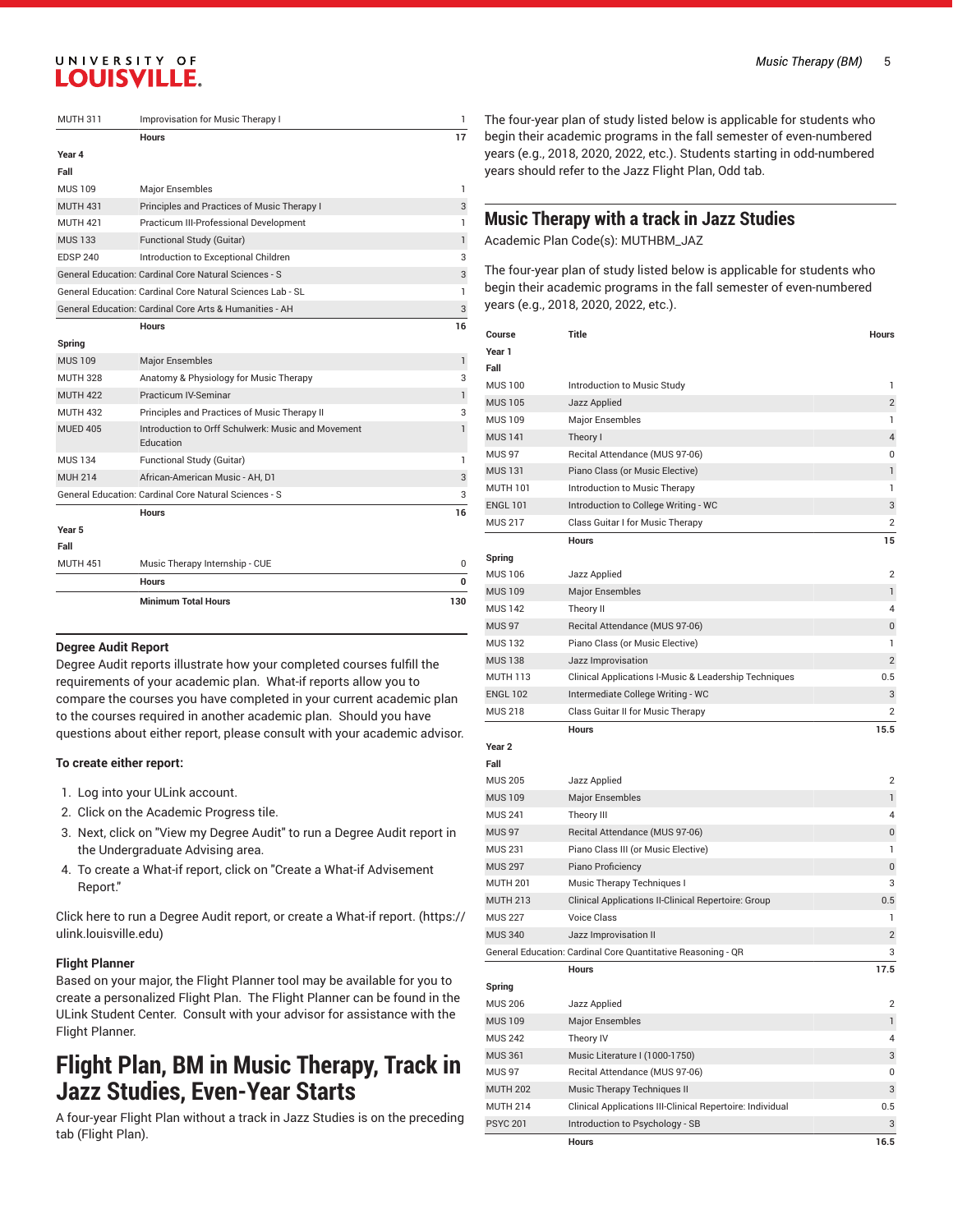### **Year 3**

| Fall                              |                                                                           |                |
|-----------------------------------|---------------------------------------------------------------------------|----------------|
| <b>MUS 109</b>                    | <b>Major Ensembles</b>                                                    | 1              |
| <b>MUS 362</b>                    | Music Literature II (Classical & Early Romantic Music)                    | 3              |
| <b>MUS 347</b>                    | Analysis I                                                                | $\overline{2}$ |
| or MUS 349                        | or Jazz Analysis                                                          |                |
| <b>MUTH 301</b>                   | Psychology of Music                                                       | 3              |
| <b>MUTH 313</b>                   | <b>Clinical Applications IV-Advanced</b>                                  | 0.5            |
| <b>MUTH 321</b>                   | Practicum I-Treatment Planning                                            | 1              |
| <b>MUTH 325</b>                   | Music Therapy Training Group I                                            | $\mathbf{1}$   |
| <b>MUS 351</b>                    | Studies in Jazz (MUS 351-02 Jazz Theory)                                  | $\overline{2}$ |
|                                   | General Education: Cardinal Core Oral Communication - OC                  | 3              |
|                                   | <b>Hours</b>                                                              | 16.5           |
| Spring                            |                                                                           |                |
| <b>MUS 109</b>                    | <b>Major Ensembles</b>                                                    | 1              |
| <b>MUS 363</b>                    | Music Literature III (1860-present)                                       | 3              |
| <b>MUTH 302</b>                   | Introduction to Research in Music Therapy                                 | 3              |
| <b>MUTH 322</b>                   | Practicum II-Assessment and Outcomes                                      | 1              |
| <b>MUTH 326</b>                   | Music Therapy Training Group II                                           | $\mathbf{1}$   |
| <b>MUS 219</b>                    | Class Ukulele                                                             | 1              |
| <b>MUS 351</b>                    | Studies in Jazz (MUS 351-01 Jazz Style and Analysis)                      | $\overline{2}$ |
| <b>PSYC 308</b>                   | Foundations of Psychopathology                                            | 3              |
|                                   | <b>Hours</b>                                                              | 15             |
| Year 4                            |                                                                           |                |
| Fall                              |                                                                           |                |
| <b>MUS 109</b>                    | <b>Major Ensembles</b>                                                    | 1              |
| <b>MUS 130</b>                    | Jazz Piano Class                                                          | $\mathbf{1}$   |
| <b>MUS 198</b>                    | Jazz Piano Proficiency                                                    | 0              |
| <b>MUTH 431</b>                   | Principles and Practices of Music Therapy I                               | 3              |
| <b>MUTH 421</b>                   | Practicum III-Professional Development                                    | 1              |
| <b>MUS 352</b>                    | Jazz Repertoire                                                           | $\overline{2}$ |
|                                   | General Education: Cardinal Core Natural Sciences - S                     | 3              |
|                                   | General Education: Cardinal Core Natural Sciences Lab - SL                | $\mathbf{1}$   |
|                                   | General Education: Cardinal Core Social & Behavioral Sciences Historical  | 3              |
| Perspective - SBH                 |                                                                           |                |
|                                   | <b>Hours</b>                                                              | 15             |
| Spring                            |                                                                           |                |
| <b>MUS 109</b>                    | Major Ensembles                                                           | 1              |
| <b>MUTH 328</b>                   | Anatomy & Physiology for Music Therapy<br>Practicum IV-Seminar            | 3<br>1         |
| <b>MUTH 422</b>                   |                                                                           |                |
| <b>MUTH 432</b><br><b>MUS 133</b> | Principles and Practices of Music Therapy II<br>Functional Study (Guitar) | 3<br>1         |
|                                   |                                                                           |                |
| <b>MUED 405</b>                   | Introduction to Orff Schulwerk: Music and Movement<br>Education           | 1              |
| <b>MUH 214</b>                    | African-American Music - AH, D1                                           | 3              |
| <b>PSYC 306</b>                   | Life Span Developmental Psychology                                        | 3              |
|                                   | <b>Hours</b>                                                              | 16             |
| Year 5                            |                                                                           |                |
| Fall                              |                                                                           |                |
| <b>MUS 134</b>                    | Functional Study (Guitar)                                                 | 1              |
| <b>MUS 355</b>                    | The Evolution of Jazz                                                     | 3              |
| <b>EDSP 240</b>                   | Introduction to Exceptional Children                                      | 3              |
| <b>MUH 205</b>                    | Music in World Cultures - D2, SB                                          | 3              |
|                                   | General Education: Cardinal Core Natural Sciences - S                     | 3              |
|                                   | General Education: Cardinal Core Arts & Humanities - AH                   | 3              |
|                                   | <b>Hours</b>                                                              | 16             |
| Spring                            |                                                                           |                |
| <b>MUTH 451</b>                   | Music Therapy Internship - CUE                                            | 0              |
|                                   | Hours                                                                     | 0              |
|                                   |                                                                           |                |
|                                   | <b>Minimum Total Hours</b>                                                | 143            |

Degree Audit reports illustrate how your completed courses fulfill the requirements of your academic plan. What-if reports allow you to compare the courses you have completed in your current academic plan to the courses required in another academic plan. Should you have questions about either report, please consult with your academic advisor.

#### **To create either report:**

- 1. Log into your ULink account.
- 2. Click on the Academic Progress tile.
- 3. Next, click on "View my Degree Audit" to run a Degree Audit report in the Undergraduate Advising area.
- 4. To create a What-if report, click on "Create a What-if Advisement Report."

Click here to run a Degree Audit report, or create a [What-if](https://ulink.louisville.edu) report. [\(https://](https://ulink.louisville.edu) [ulink.louisville.edu\)](https://ulink.louisville.edu)

#### **Flight Planner**

Based on your major, the Flight Planner tool may be available for you to create a personalized Flight Plan. The Flight Planner can be found in the ULink Student Center. Consult with your advisor for assistance with the Flight Planner.

# **Flight Plan, BM in Music Therapy, Track in Jazz Studies, Odd-Year Starts**

A four-year Flight Plan without a track in Jazz Studies is on the preceding tab (Flight Plan).

The four-year plan of study listed below is applicable for students who begin their academic programs in the fall semester of odd-numbered years (e.g., 2019, 2021, 2023, etc.). Students starting in even-numbered years should refer to the Jazz Flight Plan, Even tab.

### **Music Therapy with a track in Jazz Studies**

Academic Plan Code(s): MUTHBM\_JAZ

The four-year plan of study listed below is applicable for students who begin their academic programs in the fall semester of odd-numbered years (e.g., 2019, 2021, 2023, etc.).

| Course            | <b>Title</b>                         | <b>Hours</b>   |
|-------------------|--------------------------------------|----------------|
| Year 1            |                                      |                |
| Fall              |                                      |                |
| <b>MUS 100</b>    | Introduction to Music Study          | 1              |
| <b>MUS 105</b>    | Jazz Applied                         | $\overline{2}$ |
| <b>MUS 109</b>    | Major Ensembles                      | 1              |
| <b>MUS 141</b>    | Theory I                             | $\overline{4}$ |
| MUS <sub>97</sub> | Recital Attendance (MUS 97-06)       | $\mathbf 0$    |
| <b>MUS 131</b>    | Piano Class (or Music Elective)      | 1              |
| <b>MUTH 101</b>   | Introduction to Music Therapy        | 1              |
| <b>ENGL 101</b>   | Introduction to College Writing - WC | 3              |
| <b>MUS 217</b>    | Class Guitar I for Music Therapy     | $\overline{2}$ |
|                   | <b>Hours</b>                         | 15             |
| Spring            |                                      |                |
| <b>MUS 106</b>    | Jazz Applied                         | $\overline{2}$ |
| <b>MUS 109</b>    | <b>Major Ensembles</b>               | $\mathbf{1}$   |
| <b>MUS 142</b>    | Theory II                            | $\overline{4}$ |
| <b>MUS 97</b>     | Recital Attendance (MUS 97-06)       | $\mathbf{0}$   |
| <b>MUS132</b>     | Piano Class (or Music Elective)      | 1              |
| <b>MUS 138</b>    | Jazz Improvisation                   | $\overline{2}$ |

**Degree Audit Report**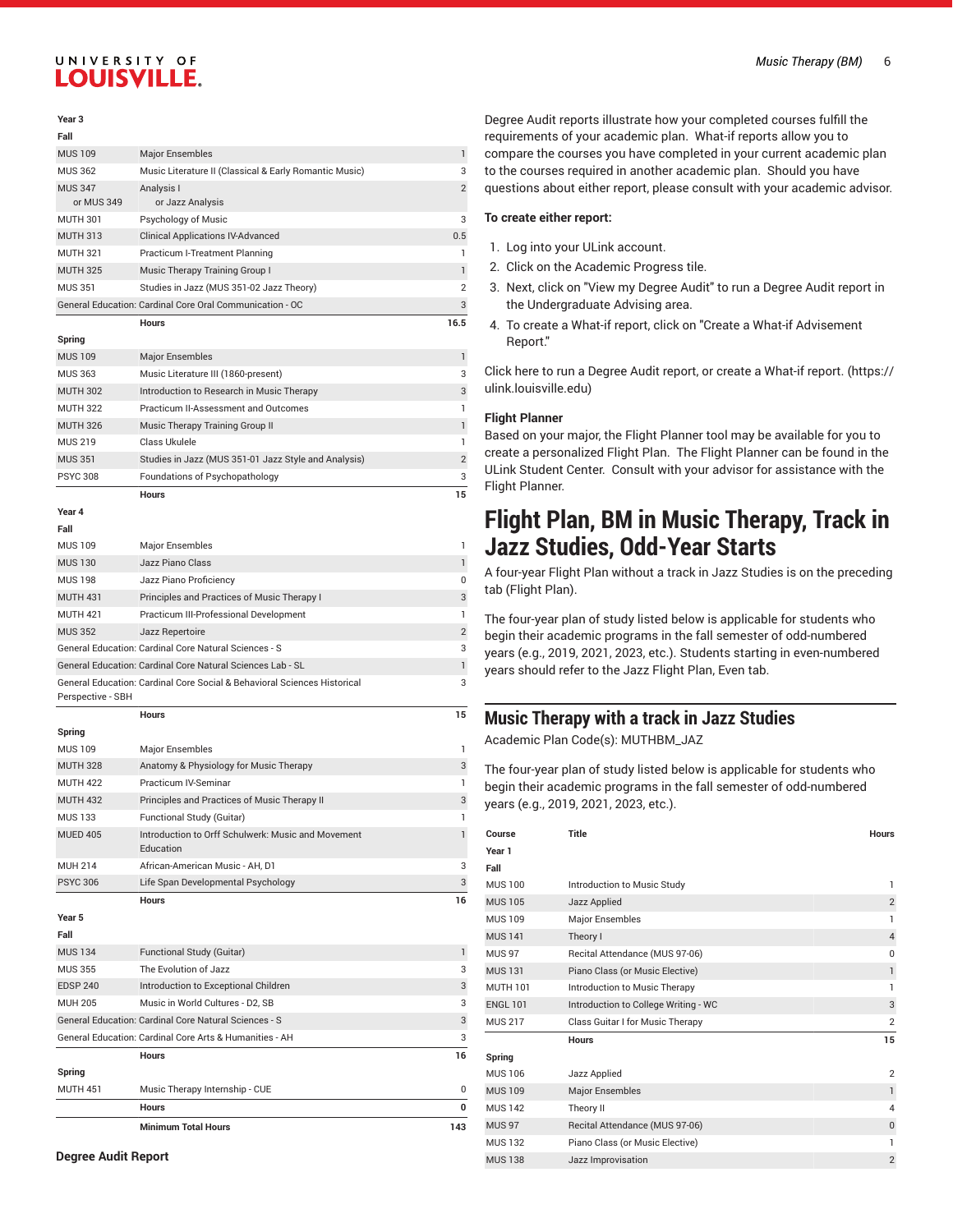| <b>MUTH 113</b>   | Clinical Applications I-Music & Leadership Techniques        | 0.5            |
|-------------------|--------------------------------------------------------------|----------------|
| <b>ENGL 102</b>   | Intermediate College Writing - WC                            | 3              |
| <b>MUS 218</b>    | Class Guitar II for Music Therapy                            | $\overline{2}$ |
|                   | <b>Hours</b>                                                 | 15.5           |
| Year <sub>2</sub> |                                                              |                |
| Fall              |                                                              |                |
| <b>MUS 205</b>    | Jazz Applied                                                 | $\overline{2}$ |
| <b>MUS 109</b>    | <b>Major Ensembles</b>                                       | 1              |
| <b>MUS 241</b>    | Theory III                                                   | 4              |
| <b>MUS 97</b>     | Recital Attendance (MUS 97-06)                               | 0              |
| <b>MUS 231</b>    | Piano Class III (or Music Elective)                          | 1              |
| <b>MUS 297</b>    | Piano Proficiency                                            | 0              |
| <b>MUTH 201</b>   | Music Therapy Techniques I                                   | 3              |
| <b>MUTH 213</b>   | Clinical Applications II-Clinical Repertoire: Group          | 0.5            |
| <b>MUS 227</b>    | <b>Voice Class</b>                                           | 1              |
| <b>MUS 340</b>    | Jazz Improvisation II                                        | $\overline{2}$ |
|                   | General Education: Cardinal Core Quantitative Reasoning - QR | 3              |
|                   | <b>Hours</b>                                                 | 17.5           |
| Spring            |                                                              |                |
| <b>MUS 206</b>    | Jazz Applied                                                 | $\overline{2}$ |
| <b>MUS 109</b>    | Major Ensembles                                              | 1              |
| <b>MUS 242</b>    | Theory IV                                                    | 4              |
| <b>MUS 361</b>    | Music Literature I (1000-1750)                               | 3              |
| <b>MUS 97</b>     | Recital Attendance (MUS 97-06)                               | 0              |
| <b>MUTH 202</b>   | Music Therapy Techniques II                                  | 3              |
| <b>MUTH 214</b>   | Clinical Applications III-Clinical Repertoire: Individual    | 0.5            |
| <b>PSYC 201</b>   | Introduction to Psychology - SB                              | 3              |
|                   | <b>Hours</b>                                                 | 16.5           |
| Year <sub>3</sub> |                                                              |                |
| Fall              |                                                              |                |
| <b>MUS 109</b>    | <b>Major Ensembles</b>                                       | 1              |
| <b>MUS 362</b>    | Music Literature II (Classical & Early Romantic Music)       | 3              |
| <b>MUS 347</b>    | Analysis I                                                   | $\overline{2}$ |
| or MUS 349        | or Jazz Analysis                                             |                |
| <b>MUTH 301</b>   | Psychology of Music                                          | 3              |
| <b>MUTH 313</b>   | <b>Clinical Applications IV-Advanced</b>                     | 0.5            |
| <b>MUTH 321</b>   | Practicum I-Treatment Planning                               | 1              |
| <b>MUTH 325</b>   | Music Therapy Training Group I                               | $\mathbf{1}$   |
| <b>MUS 351</b>    | Studies in Jazz (MUS 351-02 Jazz Theory)                     | $\overline{2}$ |
|                   | General Education: Cardinal Core Oral Communication - OC     | 3              |
|                   | Hours                                                        | 16.5           |
| Spring            |                                                              |                |
| <b>MUS 109</b>    | <b>Major Ensembles</b>                                       | 1              |
| <b>MUS 363</b>    | Music Literature III (1860-present)                          | 3              |
| <b>MUTH 302</b>   | Introduction to Research in Music Therapy                    | 3              |
| <b>MUTH 322</b>   | Practicum II-Assessment and Outcomes                         | 1              |
| <b>MUTH 326</b>   | Music Therapy Training Group II                              | 1              |
| <b>MUS 219</b>    | Class Ukulele                                                | 1              |
| <b>MUS 351</b>    | Studies in Jazz (MUS 351-01 Jazz Style and Analysis)         | $\overline{2}$ |
| <b>PSYC 308</b>   | Foundations of Psychopathology                               | 3              |
|                   | Hours                                                        | 15             |
|                   |                                                              |                |
| Year 4            |                                                              |                |
| Fall              |                                                              |                |
| <b>MUS 109</b>    | Major Ensembles                                              | 1              |
| <b>MUS 130</b>    | Jazz Piano Class                                             | 1              |
| <b>MUS 198</b>    | Jazz Piano Proficiency                                       | 0              |
| <b>MUTH 431</b>   | Principles and Practices of Music Therapy I                  | 3              |
| <b>MUTH 421</b>   | Practicum III-Professional Development                       | 1              |
| <b>MUS 352</b>    | Jazz Repertoire                                              | $\overline{2}$ |
|                   | General Education: Cardinal Core Natural Sciences - S        | 3              |
|                   | General Education: Cardinal Core Natural Sciences Lab - SL   | 1              |

| General Education: Cardinal Core Social & Behavioral Sciences Historical<br>Perspective - SBH |                                                                 | 3            |
|-----------------------------------------------------------------------------------------------|-----------------------------------------------------------------|--------------|
|                                                                                               | <b>Hours</b>                                                    | 15           |
| Spring                                                                                        |                                                                 |              |
| <b>MUS 109</b>                                                                                | <b>Major Ensembles</b>                                          | 1            |
| <b>MUTH 328</b>                                                                               | Anatomy & Physiology for Music Therapy                          | 3            |
| <b>MUTH 422</b>                                                                               | Practicum IV-Seminar                                            | 1            |
| <b>MUTH 432</b>                                                                               | Principles and Practices of Music Therapy II                    | 3            |
| <b>MUS 133</b>                                                                                | Functional Study (Guitar)                                       | 1            |
| <b>MUED 405</b>                                                                               | Introduction to Orff Schulwerk: Music and Movement<br>Education | 1            |
| MUH 214                                                                                       | African-American Music - AH. D1                                 | 3            |
| <b>PSYC 306</b>                                                                               | Life Span Developmental Psychology                              | 3            |
|                                                                                               | <b>Hours</b>                                                    | 16           |
| Year 5                                                                                        |                                                                 |              |
| Fall                                                                                          |                                                                 |              |
| <b>MUS 134</b>                                                                                | Functional Study (Guitar)                                       | $\mathbf{1}$ |
| <b>MUS 355</b>                                                                                | The Evolution of Jazz                                           | 3            |
| <b>EDSP 240</b>                                                                               | Introduction to Exceptional Children                            | 3            |
| <b>MUH 205</b>                                                                                | Music in World Cultures - D2, SB                                | 3            |
|                                                                                               | General Education: Cardinal Core Natural Sciences - S           | 3            |
|                                                                                               | General Education: Cardinal Core Arts & Humanities - AH         | 3            |
|                                                                                               | <b>Hours</b>                                                    | 16           |
| Spring                                                                                        |                                                                 |              |
| <b>MUTH 451</b>                                                                               | Music Therapy Internship - CUE                                  | $\Omega$     |
|                                                                                               | <b>Hours</b>                                                    | 0            |
|                                                                                               | <b>Minimum Total Hours</b>                                      | 143          |
|                                                                                               |                                                                 |              |

### **Degree Audit Report**

Degree Audit reports illustrate how your completed courses fulfill the requirements of your academic plan. What-if reports allow you to compare the courses you have completed in your current academic plan to the courses required in another academic plan. Should you have questions about either report, please consult with your academic advisor.

#### **To create either report:**

- 1. Log into your ULink account.
- 2. Click on the Academic Progress tile.
- 3. Next, click on "View my Degree Audit" to run a Degree Audit report in the Undergraduate Advising area.
- 4. To create a What-if report, click on "Create a What-if Advisement Report."

Click here to run a Degree Audit report, or create a [What-if](https://ulink.louisville.edu) report. [\(https://](https://ulink.louisville.edu) [ulink.louisville.edu\)](https://ulink.louisville.edu)

### **Flight Planner**

Based on your major, the Flight Planner tool may be available for you to create a personalized Flight Plan. The Flight Planner can be found in the ULink Student Center. Consult with your advisor for assistance with the Flight Planner.

The Bachelor of Music Therapy (BM) program

prepares students to meet the requirements for certification and/or licensure. If you plan to pursue professional licensure or certification you should first determine your state's criteria for examination and licensure to see how/if our program meets those requirements prior to enrollment. We recommend that you also contact your state's licensing board directly to verify that the requirements have not changed recently